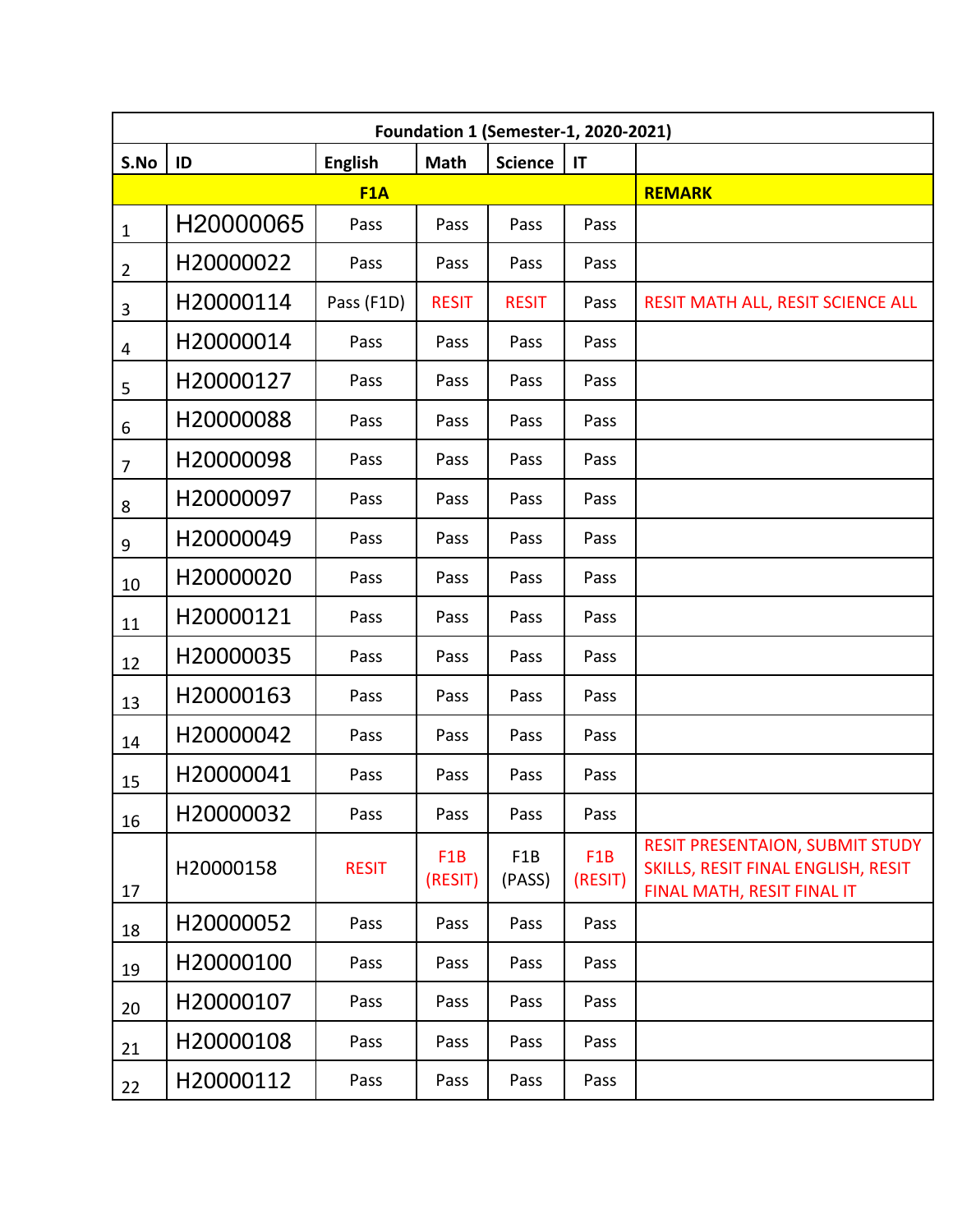| 23                      | H20000113 | Pass         | Pass         | Pass         | Pass         |                                                                                                            |
|-------------------------|-----------|--------------|--------------|--------------|--------------|------------------------------------------------------------------------------------------------------------|
| 24                      | H20000023 | Pass         | Pass         | Pass         | Pass         |                                                                                                            |
| 25                      | H20000057 | Pass         | Pass         | Pass         | Pass         |                                                                                                            |
| 26                      | H20000191 | <b>RESIT</b> | <b>RESIT</b> | <b>RESIT</b> | <b>RESIT</b> | <b>RESIT ALL</b>                                                                                           |
| 27                      | H18000318 | <b>RESIT</b> | Pass         | Pass         |              | <b>RESIT PRESENTATION, SUBMIT</b><br><b>STUDY SKILLS</b>                                                   |
|                         |           | F1B          |              |              |              | <b>REMARK</b>                                                                                              |
| $\mathbf{1}$            | H20000067 | Pass         | Pass         | Pass         | Pass         |                                                                                                            |
| $\overline{2}$          | H20000084 | Pass         | Pass         | Pass         | Pass         |                                                                                                            |
| 3                       | H20000118 | Pass         | Pass         | Pass         | Pass         |                                                                                                            |
| $\overline{\mathbf{4}}$ | H20000119 | <b>RESIT</b> | Pass         | Pass         | Pass         | <b>SUBMIT STUDY SKILLS</b>                                                                                 |
| 5                       | H20000136 | <b>RESIT</b> | Pass         | Pass         | Pass         | <b>SUBMIT STUDY SKILLS</b>                                                                                 |
| 6                       | H20000015 | <b>RESIT</b> | Pass         | Pass         | Pass         | <b>SUBMIT STUDY SKILLS</b>                                                                                 |
| $\overline{7}$          | H20000122 | Pass         | Pass         | Pass         | Pass         |                                                                                                            |
| 8                       | H20000017 | Pass         | Pass         | Pass         | Pass         |                                                                                                            |
| $\boldsymbol{9}$        | H20000124 | Pass         | Pass         | Pass         | Pass         |                                                                                                            |
| 10                      | H20000048 | Pass         | Pass         | Pass         | Pass         |                                                                                                            |
| 11                      | H20000096 | Pass         | Pass         | Pass         | Pass         |                                                                                                            |
| 12                      | H20000027 | Pass         | Pass         | Pass         | Pass         |                                                                                                            |
| 13                      | H20000047 | Pass         | Pass         | Pass         | Pass         |                                                                                                            |
| 14                      | H20000046 | Pass         | Pass         | Pass         | Pass         |                                                                                                            |
| 15                      | H20000170 | <b>RESIT</b> | <b>RESIT</b> | <b>RESIT</b> | <b>RESIT</b> | <b>RESIT ALL</b>                                                                                           |
| 16                      | H20000045 | <b>RESIT</b> | Pass         | <b>RESIT</b> | <b>RESIT</b> | <b>RESIT LISTENING &amp; WRITING, RESIT</b><br>SCIENCE MID, RESIT ASSIGNMENT IT                            |
| 17                      | H20000158 | F1A(RESIT)   | <b>RESIT</b> | Pass         | <b>RESIT</b> | <b>RESIT PRESENTAION, SUBMIT STUDY</b><br>SKILLS, RESIT FINAL ENGLISH, RESIT<br>FINAL MATH, RESIT FINAL IT |
| 18                      | H20000033 | <b>RESIT</b> | <b>RESIT</b> | <b>RESIT</b> | <b>RESIT</b> | <b>RESIT ALL</b>                                                                                           |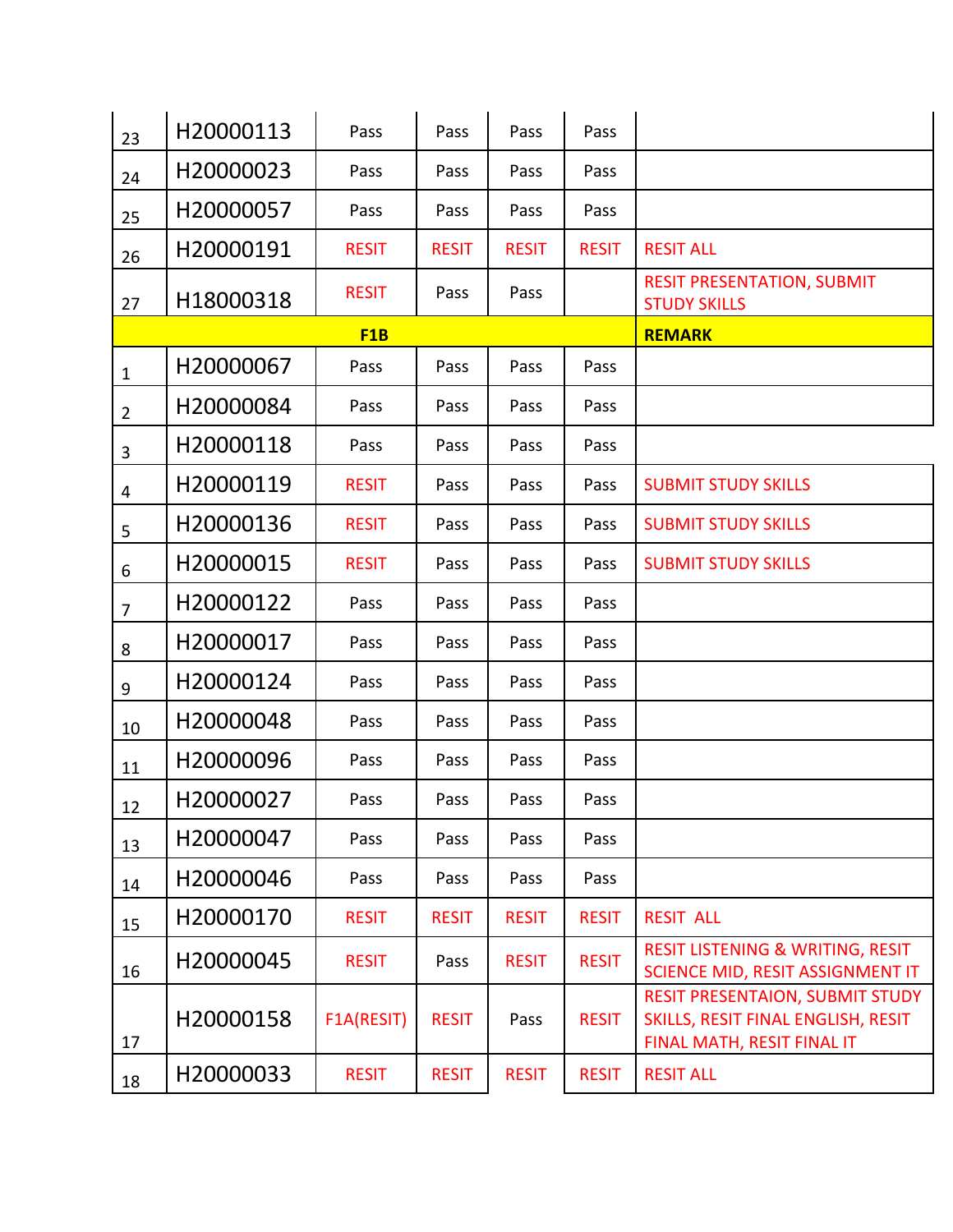| 19             | H20000111 | Pass         | Pass         | Pass         | Pass         |                                                                                       |
|----------------|-----------|--------------|--------------|--------------|--------------|---------------------------------------------------------------------------------------|
| 20             | H20000130 | Pass         | Pass         | Pass         | Pass         |                                                                                       |
| 21             | H20000055 | <b>RESIT</b> | <b>RESIT</b> | Pass         | <b>RESIT</b> | RESIT ENGLISH ALL, RESIT FINAL<br>MATH, RESIT FINAL IT                                |
| 22             | H20000060 | Pass         | Pass         | Pass         | Pass         |                                                                                       |
| 23             | H20000068 | Pass         | Pass         | Pass         | Pass         |                                                                                       |
| 24             | H20000161 | Pass         | Pass         | Pass         | Pass         |                                                                                       |
|                |           | F1C          |              |              |              | <b>REMARK</b>                                                                         |
| $\mathbf 1$    | H20000069 | <b>RESIT</b> | Pass         | Pass         | Pass         | <b>SUBMIT STUDY SKILLS</b>                                                            |
| $\overline{2}$ | H20000021 | Pass         | Pass         | Pass         | Pass         |                                                                                       |
| $\overline{3}$ | H20000126 | Pass         | Pass         | Pass         | Pass         |                                                                                       |
| $\overline{4}$ | H20000128 | <b>RESIT</b> | <b>RESIT</b> | <b>RESIT</b> | <b>RESIT</b> | <b>RESIT ALL</b>                                                                      |
| 5              | H20000115 | Pass         | Pass         | Pass         | Pass         |                                                                                       |
| 6              | H20000099 | <b>RESIT</b> | Pass         | Pass         | Pass         | <b>SUBMIT STUDY SKILLS</b>                                                            |
| $\overline{7}$ | H20000026 | Pass         | Pass         | Pass         | Pass         |                                                                                       |
| 8              | H20000123 | Pass         | Pass         | Pass         | Pass         |                                                                                       |
| 9              | H20000050 | Pass         | Pass         | Pass         | Pass         |                                                                                       |
| 10             | H20000043 | <b>IELTS</b> | Pass         | Pass         | Pass         |                                                                                       |
| 11             | H20000137 | <b>RESIT</b> | <b>RESIT</b> | <b>RESIT</b> | <b>RESIT</b> | RESIT ENGLISH ALL, RESIT FINAL<br>MATH, RESIT FINAL SCIENCE, RESIT<br><b>FINAL IT</b> |
| 12             | H20000030 | Pass         | Pass         | Pass         | Pass         |                                                                                       |
| 13             | H20000029 | Pass         | Pass         | Pass         | Pass         |                                                                                       |
| 14             | H20000038 | Pass         | Pass         | Pass         | Pass         |                                                                                       |
| 15             | H20000019 | <b>RESIT</b> | <b>RESIT</b> | <b>RESIT</b> | <b>RESIT</b> | RESIT ENGLISH ALL, RESIT MATH ALL,<br>RESIT SCIENCE MID & FINAL, RESIT IT             |
| 16             | H20000051 | <b>RESIT</b> | Pass         | <b>RESIT</b> | <b>RESIT</b> | RESIT ENGLISH ALL, RESIT FINAL<br><b>SCIENCE, RESIT FINAL IT</b>                      |
| 17             | H20000095 | Pass         | Pass         | Pass         | Pass         |                                                                                       |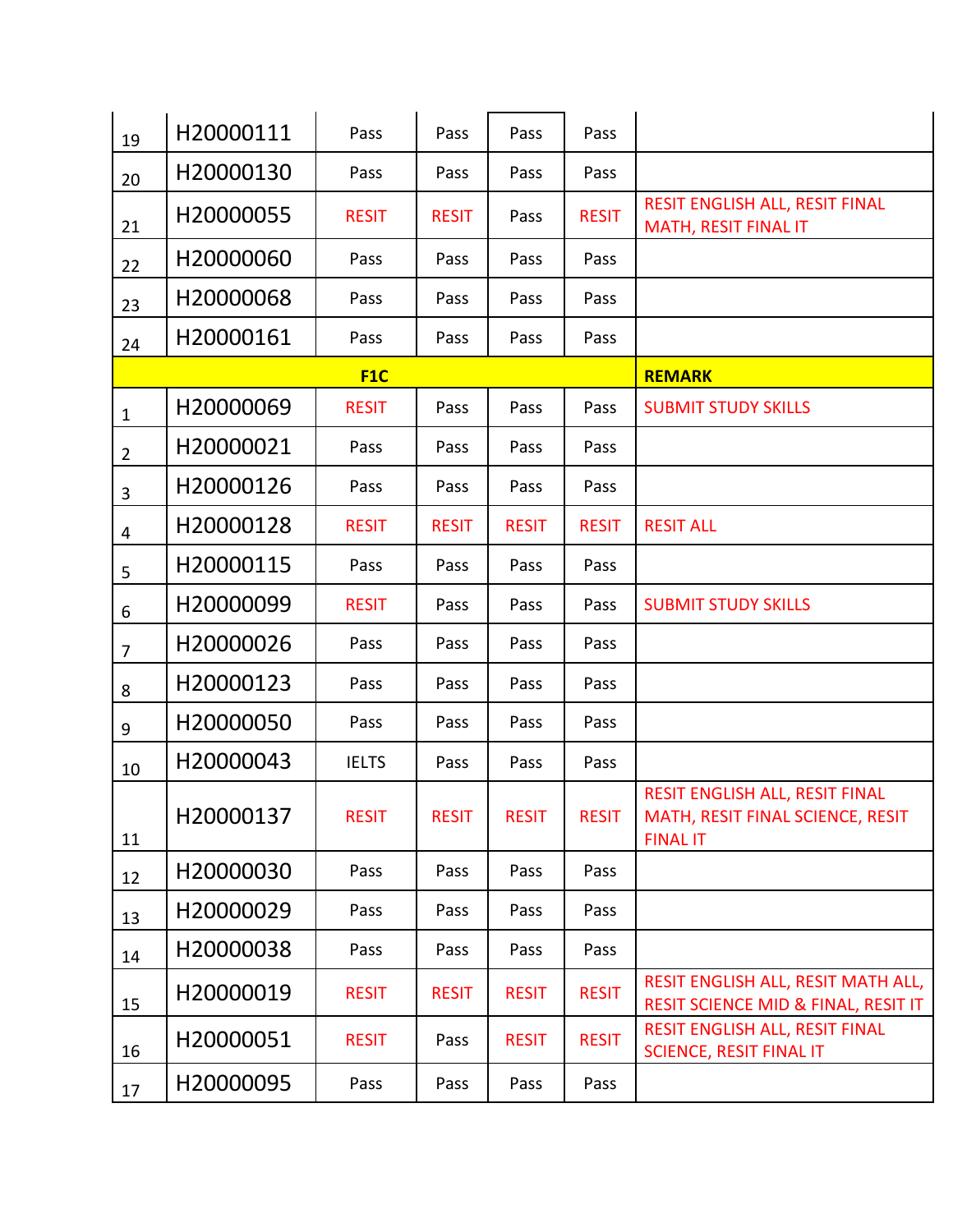| 18             | H20000064 | Pass         | Pass                  | Pass                  | Pass         |                                               |
|----------------|-----------|--------------|-----------------------|-----------------------|--------------|-----------------------------------------------|
| 19             | H20000025 | Pass         | Pass                  | Pass                  | Pass         |                                               |
| 20             | H20000132 | <b>RESIT</b> | <b>RESIT</b>          | <b>RESIT</b>          | <b>RESIT</b> | <b>RESIT ALL</b>                              |
| 21             | H20000018 | <b>RESIT</b> | Pass                  | Pass                  | Pass         | <b>SUBMIT STUDY SKILLS</b>                    |
| 22             | H20000036 | Pass         | Pass                  | Pass                  | Pass         |                                               |
| 23             | H20000024 | Pass         | Pass                  | Pass                  | Pass         |                                               |
| 24             | H20000220 |              |                       | Pass                  | <b>RESIT</b> | <b>RESIT ASSIGNMENT IT</b>                    |
| 25             | H20000114 |              |                       | Pass                  |              |                                               |
|                |           | F1D          |                       |                       |              | <b>REMARK</b>                                 |
| $\mathbf{1}$   | H20000071 | Pass         | Pass                  | Pass                  | Pass         |                                               |
| $\overline{2}$ | H20000012 | no English   | <b>RESIT</b>          | Pass                  | no IT        | <b>RESIT FINAL MATH</b>                       |
| $\overline{3}$ | H20000114 | Pass         | <b>RESIT</b><br>(F1A) | <b>RESIT</b><br>(F1A) | Pass         | RESIT MATH ALL, RESIT SCIENCE ALL             |
| $\overline{4}$ | H20000140 | <b>RESIT</b> | Pass                  | Pass                  | <b>RESIT</b> | RESIT ENGLISH ALL, RESIT FINAL IT             |
| 5              | H20000138 | Pass         | Pass                  | Pass                  | Pass         |                                               |
| 6              | H20000193 | <b>RESIT</b> | <b>RESIT</b>          |                       | <b>RESIT</b> | <b>RESIT ENGLISH, MATH &amp; IT</b>           |
| $\overline{7}$ | H20000142 | <b>RESIT</b> | <b>RESIT</b>          |                       | <b>RESIT</b> | <b>RESIT ENGLISH, MATH &amp; IT</b>           |
| 8              | H20000005 | <b>RESIT</b> | <b>RESIT</b>          | Pass                  | Pass         | RESIT ENGLISH ALL, RESIT FINAL<br><b>MATH</b> |
| 9              | H20000079 | Pass         | Pass                  | Pass                  | Pass         |                                               |
| 10             | H20000146 | <b>RESIT</b> | <b>RESIT</b>          | <b>RESIT</b>          | <b>RESIT</b> | <b>RESIT ALL</b>                              |
| 11             | H20000002 | <b>RESIT</b> | <b>RESIT</b>          | <b>RESIT</b>          | <b>RESIT</b> | <b>RESIT ALL</b>                              |
| 12             | H20000010 | <b>RESIT</b> | <b>RESIT</b>          | <b>RESIT</b>          | <b>RESIT</b> | <b>RESIT ALL</b>                              |
| 13             | H20000170 | <b>RESIT</b> | <b>RESIT</b>          |                       | <b>RESIT</b> | <b>RESIT ENGLISH, MATH &amp; IT</b>           |
| 14             | H20000139 | Pass         | Pass                  | Pass                  | Pass         |                                               |
| 15             | H20000156 | Pass         | Pass                  | Pass                  | Pass         |                                               |
| 16             | H20000153 | Pass         | Pass                  | Pass                  | Pass         |                                               |